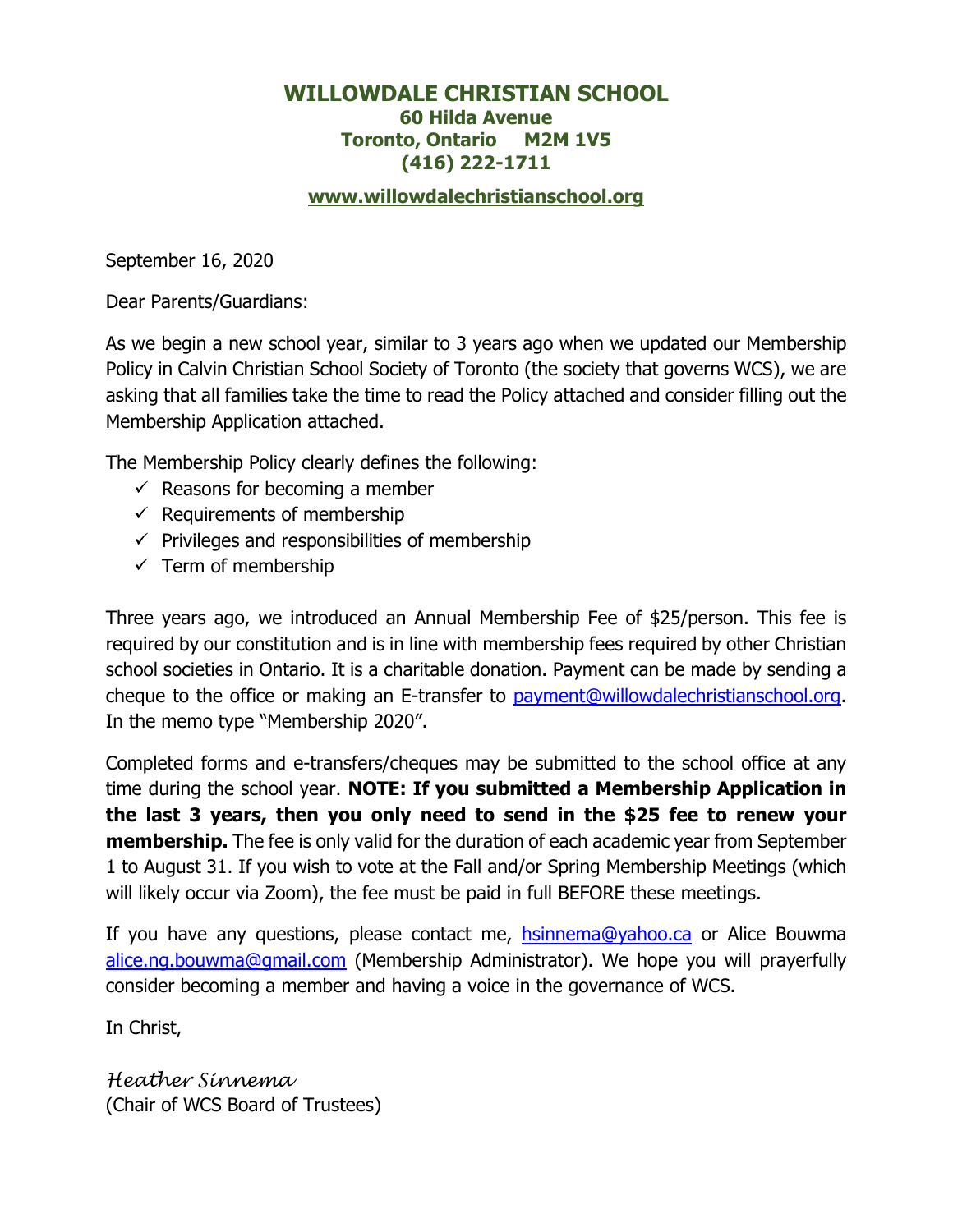# **MEMBERSHIP POLICY For the Calvin Christian School Society of Toronto**

*(approved by Board of Trustees, June 2017)*

The basis and purpose of the Calvin Christian School Society (CCSS) of Toronto, which operates the Willowdale Christian School (WCS), are defined in Bylaw 2 of the Constitution of the CCSS:

#### **Article II – BASIS**

The Basis of the Society is the infallible Word of God as interpreted in the Reformed Creeds: The Belgic Confession, the Heidelberg Catechism and the Westminster Catechisms.

#### **Article III – PURPOSE**

The purpose of the Society is the erection and operation of a school or schools for elementary and secondary education in Metropolitan Toronto and vicinity, and the promotion of Christian instruction by way of school education, based upon the statements in Article II.

The Reformed Creeds referred to in Article II are summarized in **Appendix I (see page 3)**. A copy of the full Constitution can be obtained upon request from the school office.

The CCSS Constitution offers parents and supporters the opportunity to become members of the Society. Parents who desire to enroll their children at WCS are invited to apply to the Board of Trustees via the Principal for membership. *Membership in the Society is strongly encouraged, but not required of parents.*

#### **Why become a member of this Society?**

Our school is not controlled or owned by a particular church denomination nor by the province of Ontario. It is a society-owned school where members of the society share a common vision for faith-based education. Members elect a Board of Trustees to govern the school, and a constitution provides a set of bylaws for how the society shall function.

Becoming a member of this Society means you want to promote Christian education as a community vision. It also means you affirm:

- a) The Christian faith with active participation in a Christian church
- b) Support for the mission of the school
- c) Christ-centered education in all the subjects taught
- d) The importance of family in schooling
- e) The community character of the Christian school
- f) A desire to help advance Christian education in Ontario with Christians from all denominations. *--from the OACS Society Membership Committee Manual 2004*

#### **Requirements of Membership:**

- a) Must be 18 years of age or older
- b) Agreement with the basis and purpose of the Society, as outlined above in Articles II and III
- c) Agreement with the Preamble to the Constitution (Bylaw 1, see **Appendix II**) which summarizes a rationale for Christian education
- d) Payment of annual membership fee of \$25\*
- e) Sign the "Application for Membership" form, which must be approved by the Board of Trustees

\*This fee will go toward the school's operating budget and counts as a charitable donation to be included in your annual tax receipt, issued in February.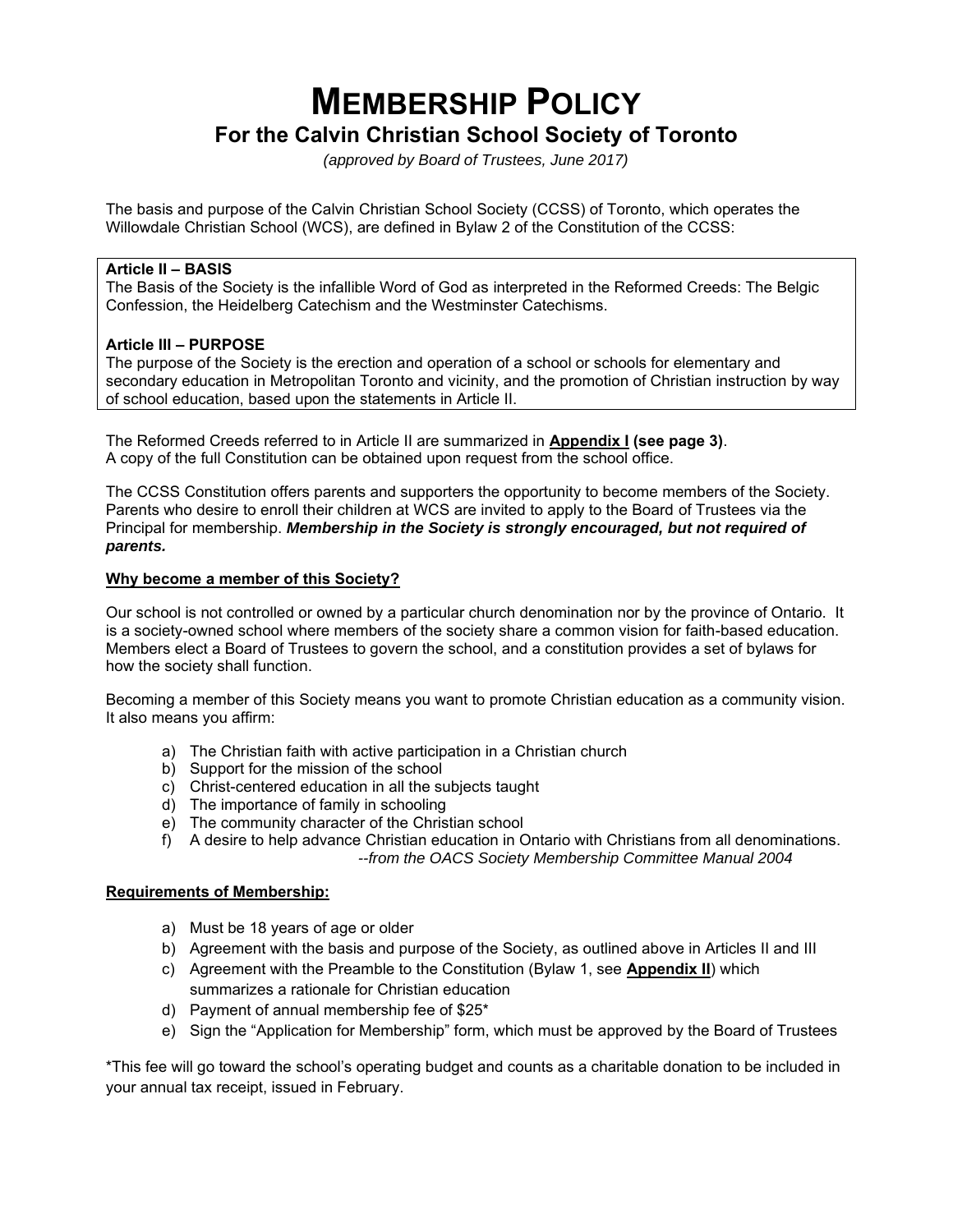#### **Privileges of Membership:**

- a) May vote at all membership meetings of the CCSS
- b) Eligible to be a candidate for the Board of Trustees

## **Responsibilities of Membership:**

- a) Participate in the activities of the Society, such as membership meetings
- b) Volunteer to help and otherwise promote WCS
- c) Prayerfully support WCS

# **Term of Membership:**

One year (September 1-August 31). Membership may be renewed annually upon payment of fee (\$25). If the fee is not paid, the membership will lapse. The Application form need only be signed when one becomes a member for the first time.

# **Appendix I: WCS Faith Statements**

Willowdale Christian School derives its beliefs from the Bible, as expressed in four faith statements from the Reformed tradition (a prominent branch of Christianity stemming from the Protestant Reformation). The Heidelberg Catechism (1563) comes from the German Reformed heritage, the Belgic Confession (1561) from the Dutch Reformed heritage, and the Westminster Shorter and Larger Catechisms (1647) from the Scottish/English Presbyterian heritage.

The **Heidelberg Catechism** was written to instruct youth in the basic beliefs of the Christian faith (expressed especially in the Apostle's Creed, the Ten Commandments and the Lord's Prayer) by means of questions and answers. The catechism is marked by a comforting personal tone, which is evident already in the first question and answer: "What is your only comfort in life and in death? That I am not my own, but belong—body and soul, in life and in death—to my faithful Savior Jesus Christ…."

The **Belgic Confession** is a summary of basic Christian beliefs in 37 articles drawn up by a martyr, Guido de Brès, on behalf of heavily persecuted Reformed Protestants in the Low Countries, to show that they were not rebels, but law-abiding citizens who professed the true Christian faith according to the Bible.

The **Westminster Shorter and Larger Catechisms** were drawn up by the Westminster Assembly, an important church council in the Presbyterian tradition. Both catechisms focus on basic Christian teachings, as well as the Ten Commandments and Lord's Prayer, but the Shorter Catechism aims to instruct beginners, while the Larger Catechism is more exact and comprehensive.

Though the four faith statements vary somewhat in emphasis, they all affirm the basic beliefs of the Christian faith, the most important of which include:

- The Bible is the inspired and infallible Word of God in which God reveals himself and his will to humanity and tells the grand story of his mission in the world; Scripture alone is the basis of the Christian faith and life.
- The Trinity is one God in three persons: Father, Son and Holy Spirit.
- God was the creator of the whole universe, which was originally created good.
- By his providence God sustains, cares for, and sovereignly governs all things.
- The original fall into sin brought brokenness to the whole world and all of humanity.
- God sent his Son into the world, as a person fully divine and fully human, to bring redemption to the broken sinful world.
- The kingdom of God, which establishes his kingly rule over all creation, was inaugurated with the first coming of Christ and will be fully established with his second coming.
- By his death and resurrection, Jesus Christ, taking upon himself the sins of his people, suffered and died in our place so that we might be saved, and rose from the dead to make new life possible.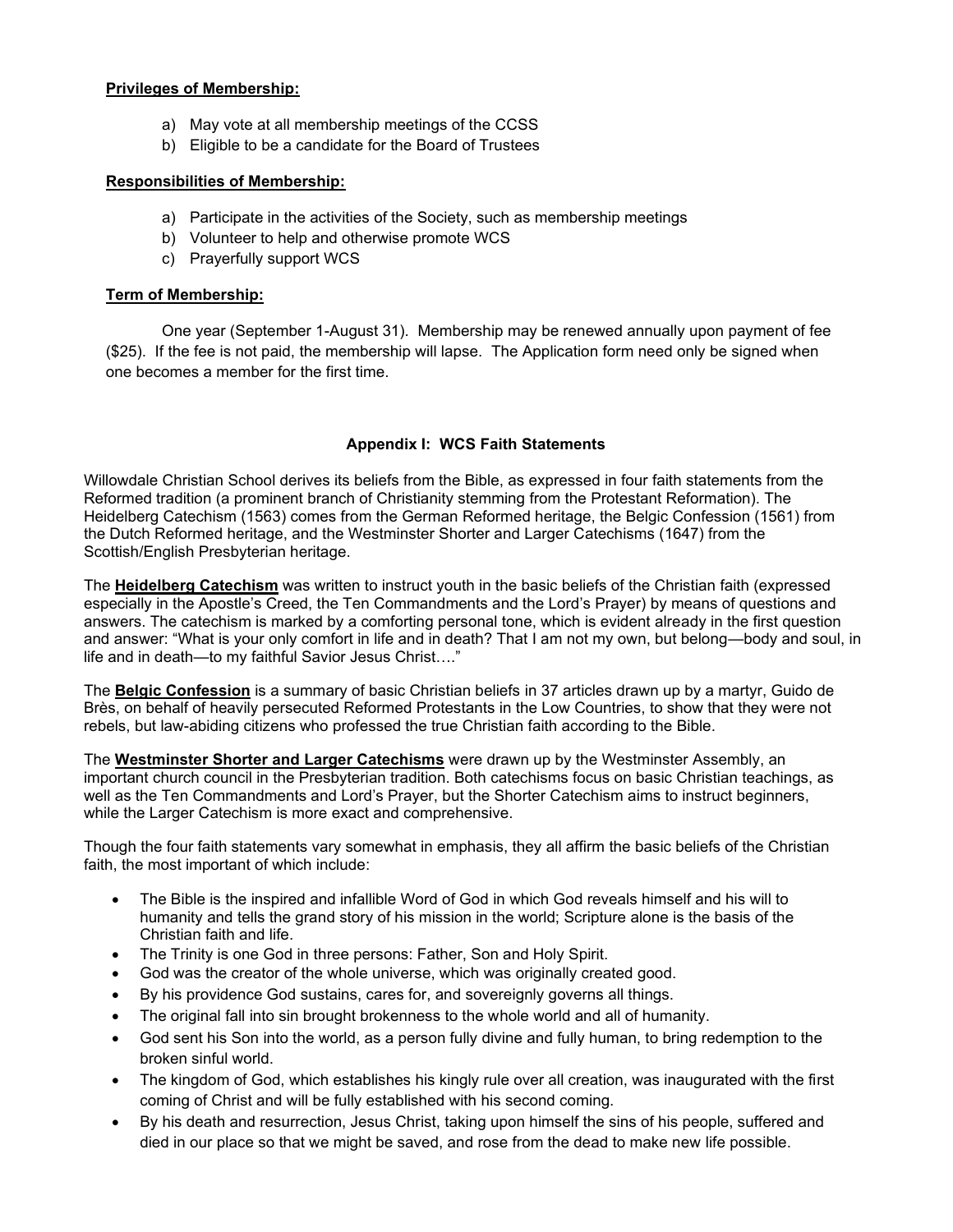- God enters into covenant with his people, promising us salvation and new life in Christ and requiring faith in him.
- Christians do not earn their salvation by their own good deeds; rather, it is a wholly unmerited gift of God; we are saved or justified by God's grace alone through faith in Christ, and good works are a thankful response to that grace.
- We must personally repent of our sins and be converted to a life that follows Christ.
- God calls individuals to faith and to a life of service to God and neighbour.
- The Holy Spirit is working to renew, sanctify and guide God's people, so that our lives may more and more follow his will and glorify him.
- The church is the community of God's chosen people, who are called to worship him and to a mission to serve him in the world in all areas of everyday life.
- The sacraments of baptism and the Lord's Supper are signs of God's grace that represent Christ and his benefits and nourish the faith of his people.
- Christ will return to judge the living and the dead, and to finally renew all things in the new heavens and new earth.

# **Appendix II: Bylaw 1**

# **PREAMBLE**

*Believing that the Lord God, by graciously giving us the Scriptures, has revealed to His people ordering principles intensely relevant to education, and requires of man and woman that he bring the word of God in all its power to bear upon education, we confess:*

# **1. Life**

*That human life in its entirety is religion. Men and women must serve God everywhere, and our children must therefore be educated to that end.*

# **2. Bible**

*That the Bible as the written Word of God is the Truth by which the Holy Spirit enlightens our understanding of God, ourselves, and the world; and is the infallible authority by which He directs and governs all our activities, including the education of our children.*

# **3. Creation**

*That the world in its origin, gracious preservation, and ultimate restoration, is the work of the Triune God; and that its purpose is the glorification of His Name. Hence, we can understand the world rightly only in its relationship to Him.*

#### **4. Men and Women**

*That men and women were created in the image of God, to enjoy covenantal fellowship with Him and to reflect in their person and works the excellencies of their Maker; and was instructed to exercise dominion over the world in strict and loving obedience to God and to interpret all reality in accordance with His design and law.*

#### **5. Sin**

*That sin is disobedience to God's law and that men and women, by sinning forsook his office and task,*  estranged themselves from God and their neighbour and brought God's curse upon the creation. As a *result, men and women became corrupt in heart and blind to the true meaning of life, repressing and misusing the revelation of God in creation and Scripture.*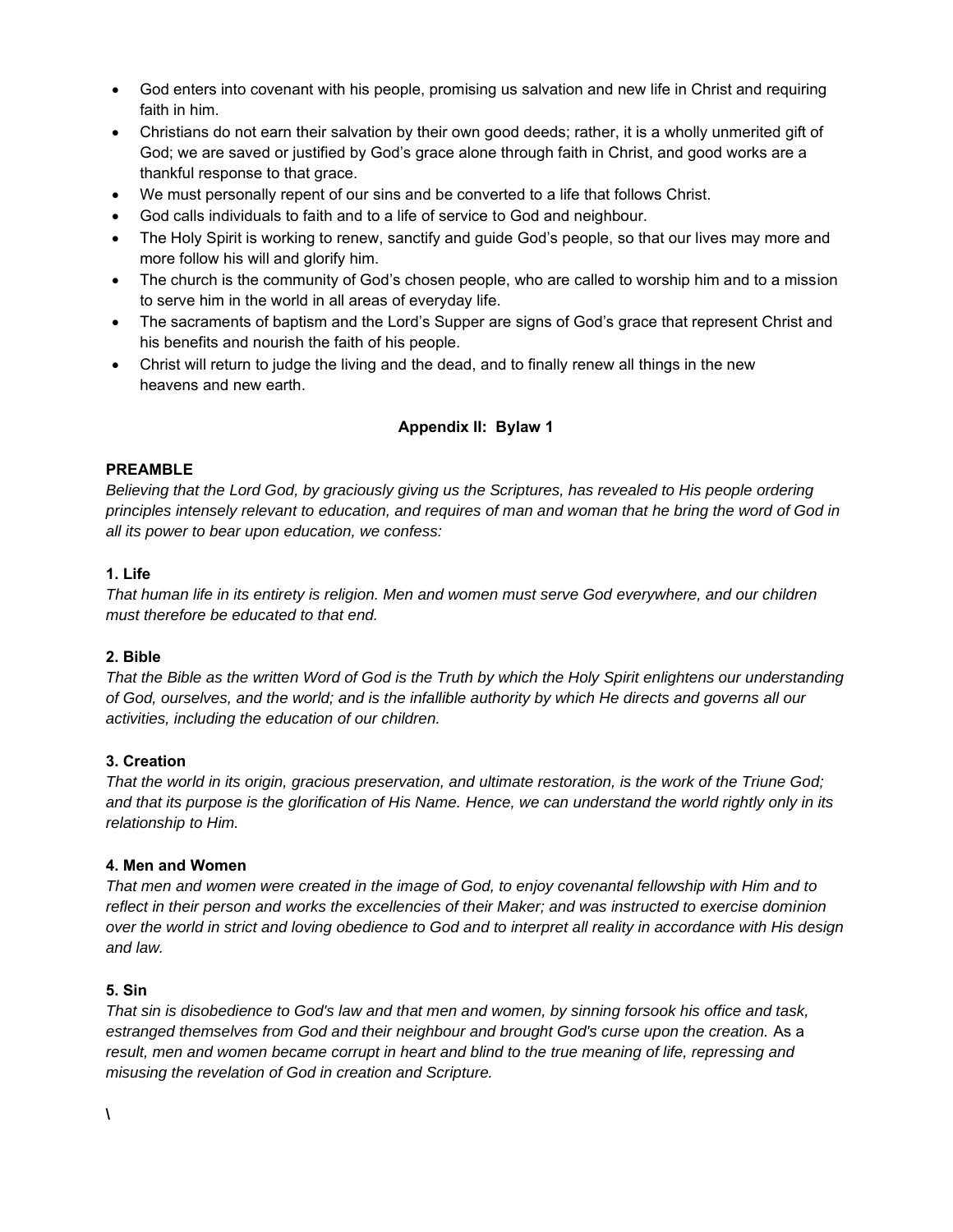## **6. Christ**

*That the Christ of the Scriptures, truly God and fully man has reconciled the world to God and redeems our life in its entirety. Through His Spirit, He renews our heart to love God and our neighbour and redirects our understanding rightly to know God, ourselves, and the world.*

## **7. The Kingdom of God**

*That the Kingdom of God is His righteous and universal regime through Jesus Christ, whose rule in grace and power makes education possible and meaningful. In obedience* to *Christ* we *submit in every area of life*  to *His commandment* to *love the Lord with all our hearts and mind.*

#### **8. Purpose of Education**

*That the purpose of education is to direct and guide the child* to *commit their heart* to *Christ the Truth;* to *attain understanding wisdom and righteousness; and* to *perform competent and responsible service of the Lord in every aspect of life.*

#### **9. Parents**

*That God has given parents the responsibility to nurture and educate their children. Therefore, parents should establish and maintain schools.*

#### **10. The Child**

*That the child is entrusted* to *the parents by God. Children of the Christian home are* a *heritage of the Lord and share in the promises and demands of the Covenant. Needing direction, correction and instruction, these children also ought to receive Christian education.*

#### **11. The Teacher**

*That the teacher,* a *servant of God, has the office of educating the child and exercises authority in the school.*

# **12. The Christian School**

*That the Christian School is an educational institution established and controlled by an association of Christian believers to function in total and voluntary submission to Christ, the King.*